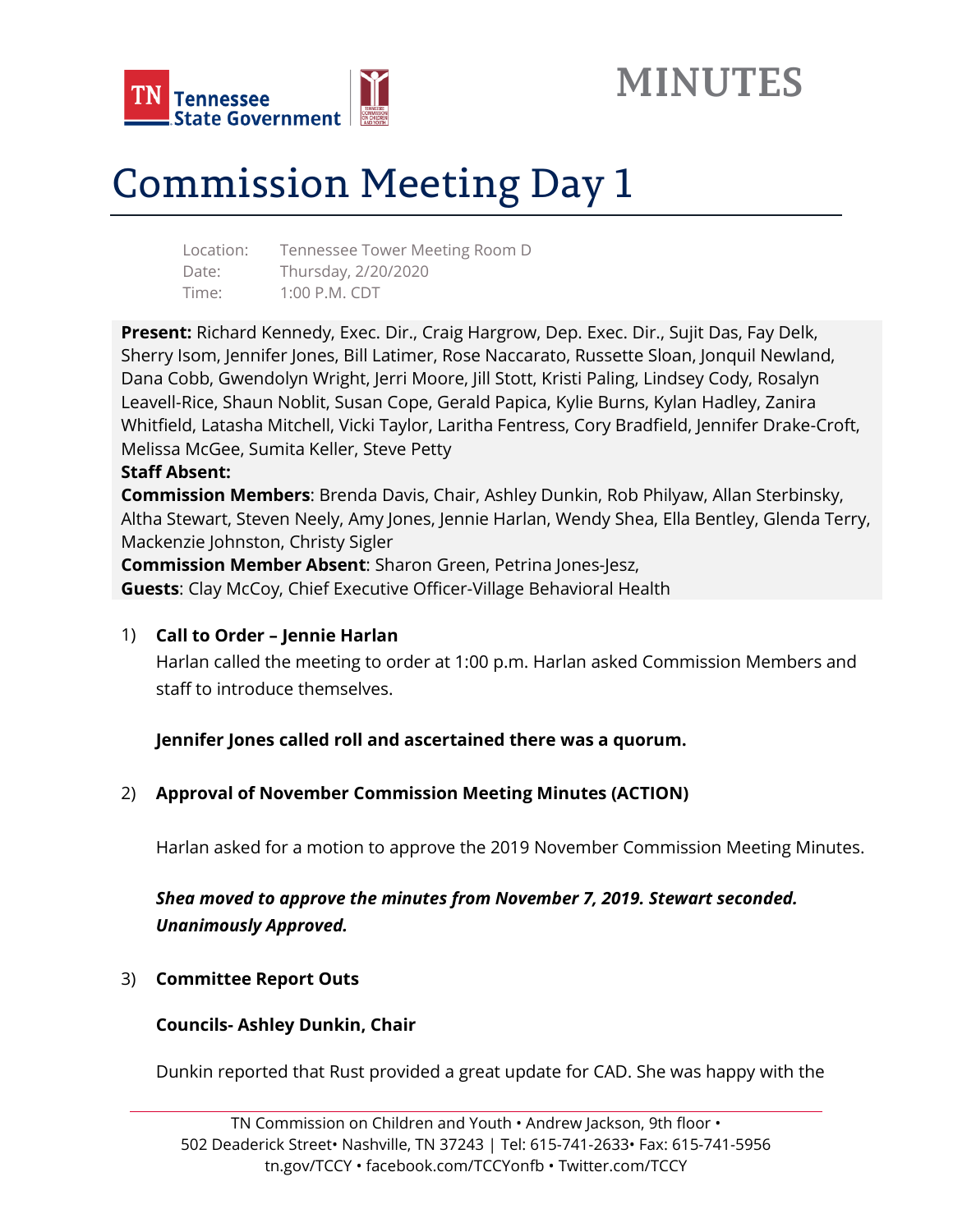

## **MINUTES**

meeting being in the form of WebEx. She is also very excited regarding the executive preview dinner and she is sure that it will be a success. Dunkin stated the committee approved the November 2019 meeting minutes. They also approved the Regional Council Fund Administration Guidelines. With the review, they noted that nothing changed from the last year. Also, the regional councils' updates and handouts were reviewed. All of the councils did a great job with the councils/legislative events.

## **Children's Services – Amy Jones, Chair**

Jones reported that the committee met on February 5<sup>th</sup> via WebEx. The committee welcomed Johnston as a new member. The November 2019 committee meeting minutes were unanimously approved. Under the Ombudsman update, the committee reviewed the demographics and stats from the 33 referrals that came in from October 1, 2019- January 1,2020. Dr. Papica stated that the referral numbers are down from last year. The SOCAT grant ended September of 2020 and a new funding opportunity arose. The SOCAT team is still unclear as to how this new role/opportunity will present itself. The Youth Transitions Advisory Council will meet again May 30<sup>th</sup> 2020. The Second Look Commission report has been submitted. The report did receive more media attention than it has seen in the past. Hargrow will do a full report out today. Building Strong Brains will explore the opportunity for a Master BSB Class due to high demand. Drake-Croft is on the team that is compiling content for the health article. Stewart added that Shelby County has been awarded funding from the SOCAT team in her area. They are beginning the process of the roll out for SOCAT in the next year, they have already hired a project director. This will be a 4 Year grant totally \$12 million dollars.

## **Juvenile Justice – Rob Mortenson, Chair**

## **Hargrow reported on behalf of Mortenson.**

Hargrow reported the committee met via WebEx on February 14<sup>th</sup>. Russette Sloan will be transitioning to the Juvenile Justice team over the next few weeks in her new role as the CASA Grants Manager. Hargrow stated that Whitfield reported the Juvenile Justice team is currently in the process of submitting the deinstitutionalization of status offender report and the numbers appear to be in line with the numbers from last year. The JJ team has been frantically working on submitting the third portion of a four-year plan to the Office of Juvenile Justice Delinquency Prevention department. The report has been submitted and the JJ team will begin working on the fourth and final portion over the next few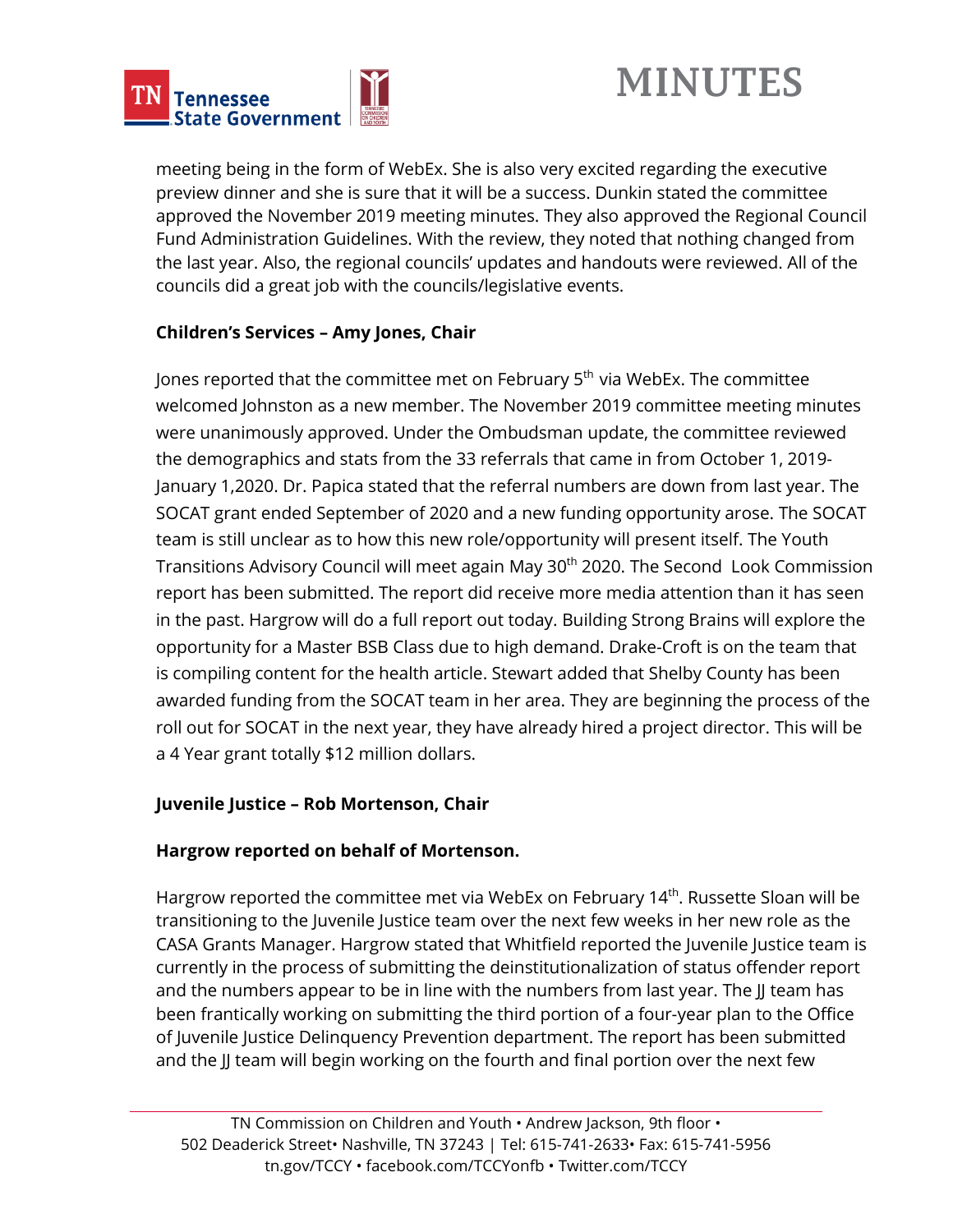



months. The next due date for the fourth portion is due March 30<sup>th</sup>, 2020. Hargrow also stated that he provided an update on the Racial Ethnics and Disparities Task Force in Madison County. They have had conversations with law enforcement officers and are now reviewing the data received. The JJ division and the budget divisions are working with a provider with the state to include TCCY in a grants management system. This system is currently being worked on with four other agencies and TCCY would like to get added to the conversation to obtain more information on this system. They have graciously decided to let us in on the back end of the process. We are hoping this new system will help us become more efficient and more educated in order to effectively provide grants to those who truly need it.

Hargrow presented the full Second Look Commission presentation to the commission via **PowerPoint** 

## **Budget and Data – Allan Sterbinsky, Chair**

Sterbinsky asked Isom to give her update directly to commission members. Isom provided an update on the financial status as of December 1, 2019. Isom said the agency still has approximately \$500,000 in uncollected revenue. TCCY will receive the funds back after TCCY reaches our max spend. Centralized Accounting is in the process of creating journals so that TCCY can receive funds from other agencies. Isom reported FY 2018-19 closed January 28<sup>th</sup>. TCCY is also waiting to get the budget modification from Annie E. Casey funds that were not spent from last year. The final report was submitted to the federal government with no money reverted. Isom has been working with Centralized Accounting to develop a report on grant awards. At the end of December, TCCY should be at a 50% spend level but we ended at 53% due to the purchase of the compilations. Governor Lee approved the request for the addition of three new county CASA grants for TCCY. We are still in the process of hearings and will know if the full budget will be approved in the coming weeks.

Isom stated she is in the process of finalizing the Senate Finance Ways and Means 2020 budget questions. TCCY will attend the Senate Health and Welfare Committee Meeting February 26<sup>th</sup> at 1:30 Senate Room 1.

TCCY is working with F&A in Edison on a new Grants Management Project as stated in the Juvenile Justice committee update.

## *Stewart moved to accept the TCCY Financial Report for the period ending December 1, 2019. Shea seconded. Unanimously Approved.*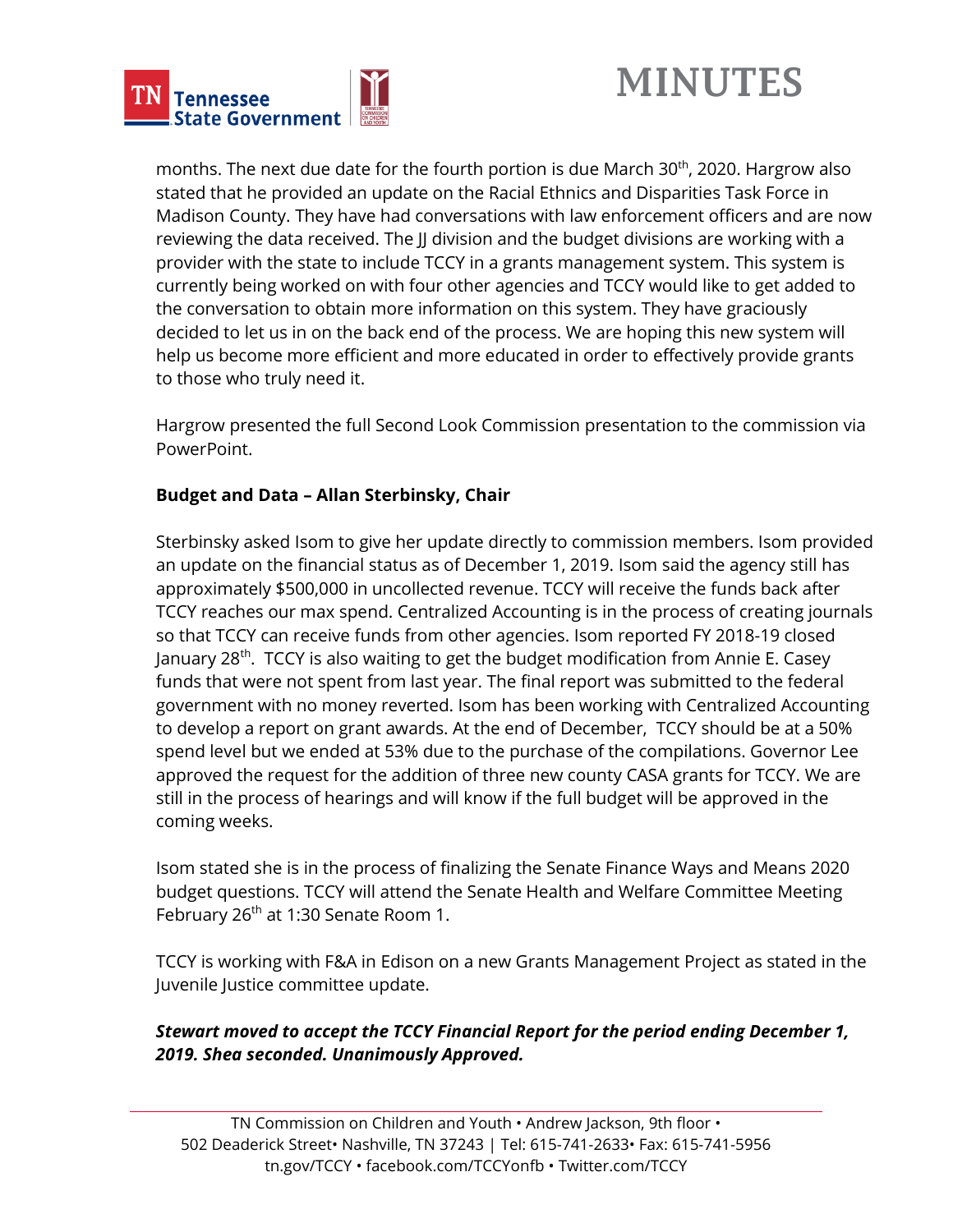



Sterbinsky asked staff to update the commission directly on data and communication. Newland reported that, after a slight dip in numbers through the holiday months of November and December which is typical for the holiday season, daily traffic rose significantly in January. Kidcentraltn.com saw nearly 35,000 unique visitors in the month of January, the most ever since moving to the state in August 2018. Social media numbers continue to climb as well. The most growth can be seen on Instagram, where kidcentraltn gained nearly 100 new followers in the past six months, for more than a 30 percent increase. Email subscribers continue to grow with an average of 60 new subscribers per month.

Naccarato reported we are working on a contract renewal with the child-serving agencies for kidcentral. We do not expect any issues in this process. TCCY continues to get positive feedback on the county profiles and the State of the Child report. Nationally, the Annie E. Casey Foundation is currently heavily focused on the census and on improving the count of children, especially those under five years of age. This group is historically the most undercounted. The area of Tennessee that had the most undercounted census tracts was Memphis. Gwen Wright attended a conference in Washington in December to maximize the support she and the Memphis/Shelby County Complete Count Committee get from this national effort.

Resource Mapping is in full swing, and departments are wrapping up data reports. It is too early to have results or indications of changes in the data, but the report is on track for submission to the General Assembly in April. Kennedy employed the data team to put together a survey on our websites. This is in hope us people visiting the website to provide us feedback.

The first slide shows the summary of page views from the TCCY website by four major areas. Three of these (ACEs, Event Calendar and the Home Page) are always among the most frequently viewed. The last set includes all other pages. The last three slides illustrate the page views for the top 10 pages under "Other Major Areas."

TCCY continues to grow its social media, in part because of the *Building Strong Brains Tennessee (BSBTN)* campaign. The release about the Casey Data Snapshot on Concentrated Poverty got a little more coverage than those special reports often do. Newspapers continue to provide more coverage than other media types.

Delk stated the long-awaited upgraded Adobe Campaign system is still being awaited. People already using the system, including Newland, have found difficulties, and the state is reconsidering using the software. Some of the issues are the following, STS has to move our mailing list into the system for us, and they have yet to do so. That has been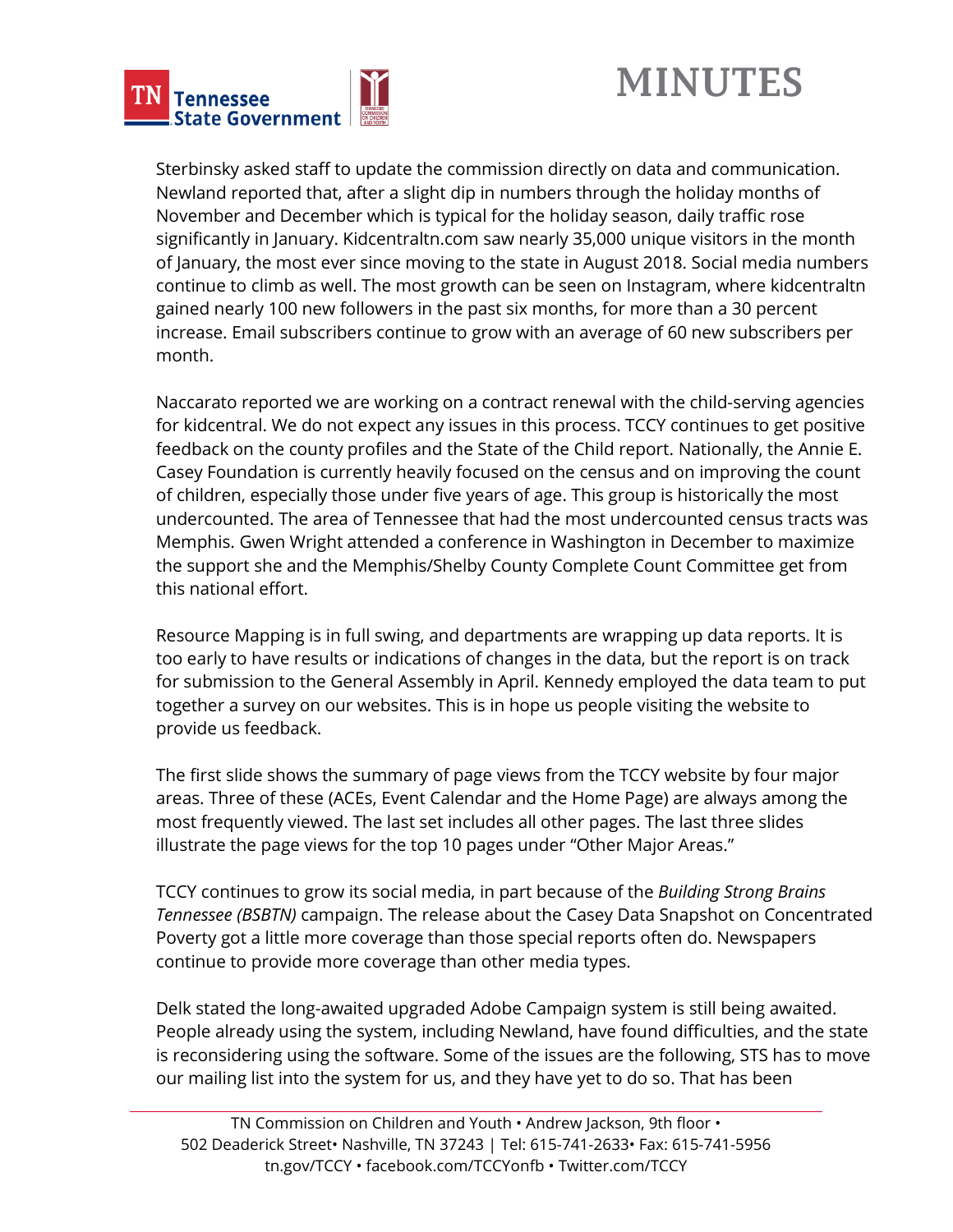



extremely difficult. Delk encouraged any feedback or suggested areas that she should cover for the newsletters.

#### **Logo Rebranding Conversation – Jonquil Newland**

Presentation via power point.

## **Legislative Committee Report/Discussion – Richard Kennedy**

Kennedy stated that it is really important for the commission to understand where we are during the 2020 Legislative session. Kennedy explained a little history could help explain why TCCY is in its current position. For many years during the legislative session, members of the TCCY staff would prepare policy briefs to a variety of bills that related directly to children. TCCY staff would present the various policy briefs and legislative guidance to the TCCY Legislative Committee. Historically, members of the TCCY Legislative Committee would take a look at the bills being presented and then take a position, agree or disagree with the bill. At the Sunset Hearing in 2015 the Legislature decided TCCY would no longer be obligated to submit legislative impact statements to bills regarding children. TCCY continued to provide meaningful and impactful impact statements and legislative guidance to bills regarding children until this year. TCCY's former process needs to be changed.

TCCY is up for Sunset again this year. TCCY had its Senate Government and Operations Hearing last week, and the hearing provided insight that prompted TCCY to adjust the way TCCY presents its overall message/information to the Legislature and to the citizens of Tennessee. TCCY's goal moving forward is going to be focused on providing child advocate stakeholders and the citizens of Tennessee with data driven information that is solid and dependable. Kennedy opened the floor up for Commission Members to provide any suggestions as to how TCCY could make this work efficiently. Shea suggested that TCCY should update or amend the current group name "Legislative Committee" to a different name. Mortenson suggested that TCCY should begin to rebuild relationships with the Legislature. He mentioned that with a fairly new legislative staff, it is important to clearly communicate what TCCY is and how we serve the citizens of Tennessee. **Additional Action Items**

Stewart moved to accept the reaffirmation that the Tennessee Commission on Children and Youth's role is to advocate and educate only.

#### *Shea seconded. Unanimously Approved.*